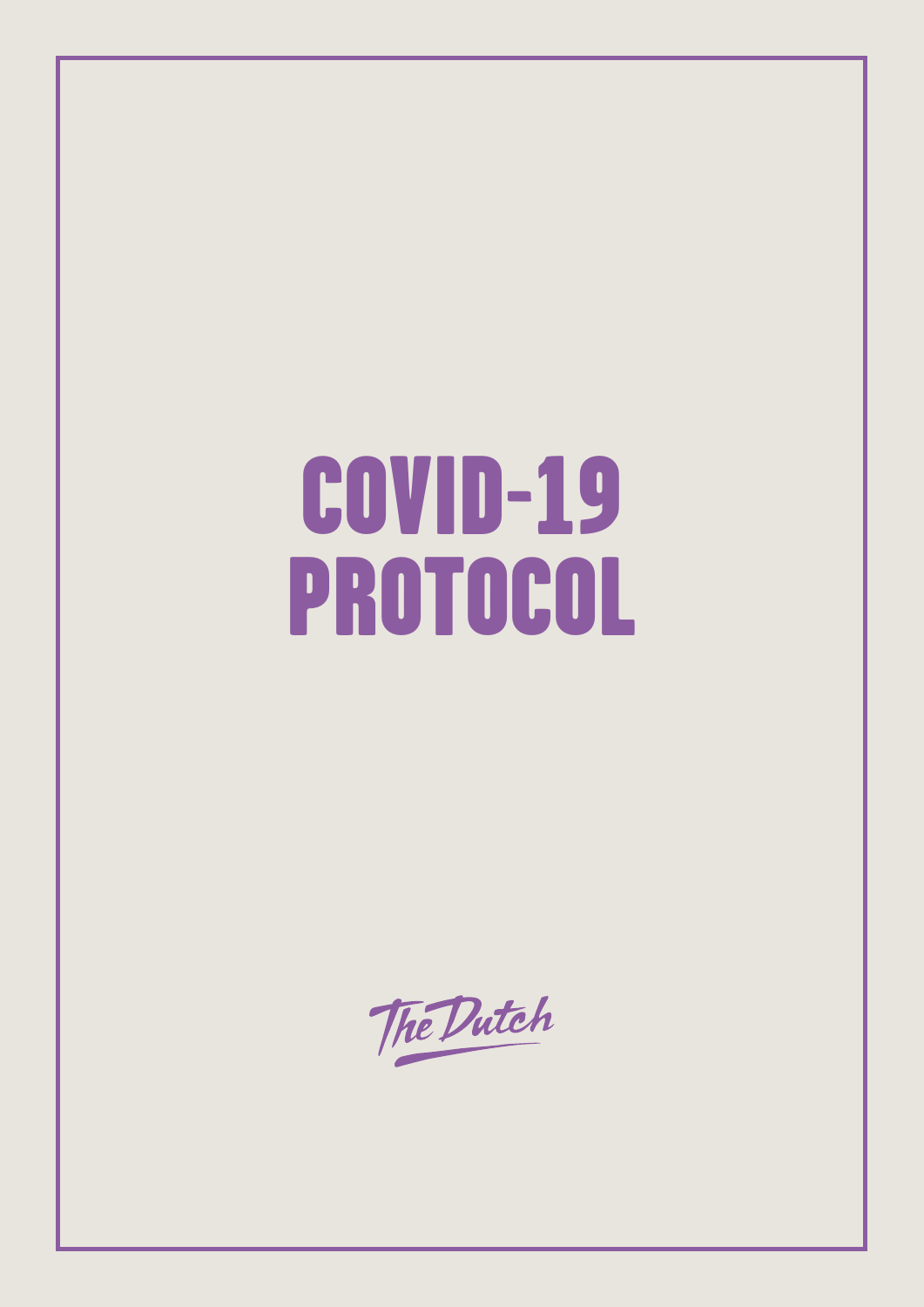## These safety procedures are subject to change based on guidelines provided by the National Institute of Public Health (RIVM). On our website you will always find the most recent version.

Please note that if you or any of your guests is feeling unwell, to not visit us until you are feeling better.

PHONE NUMBER LOCAL HEALTH SERVICES:

088 - 880 50 05